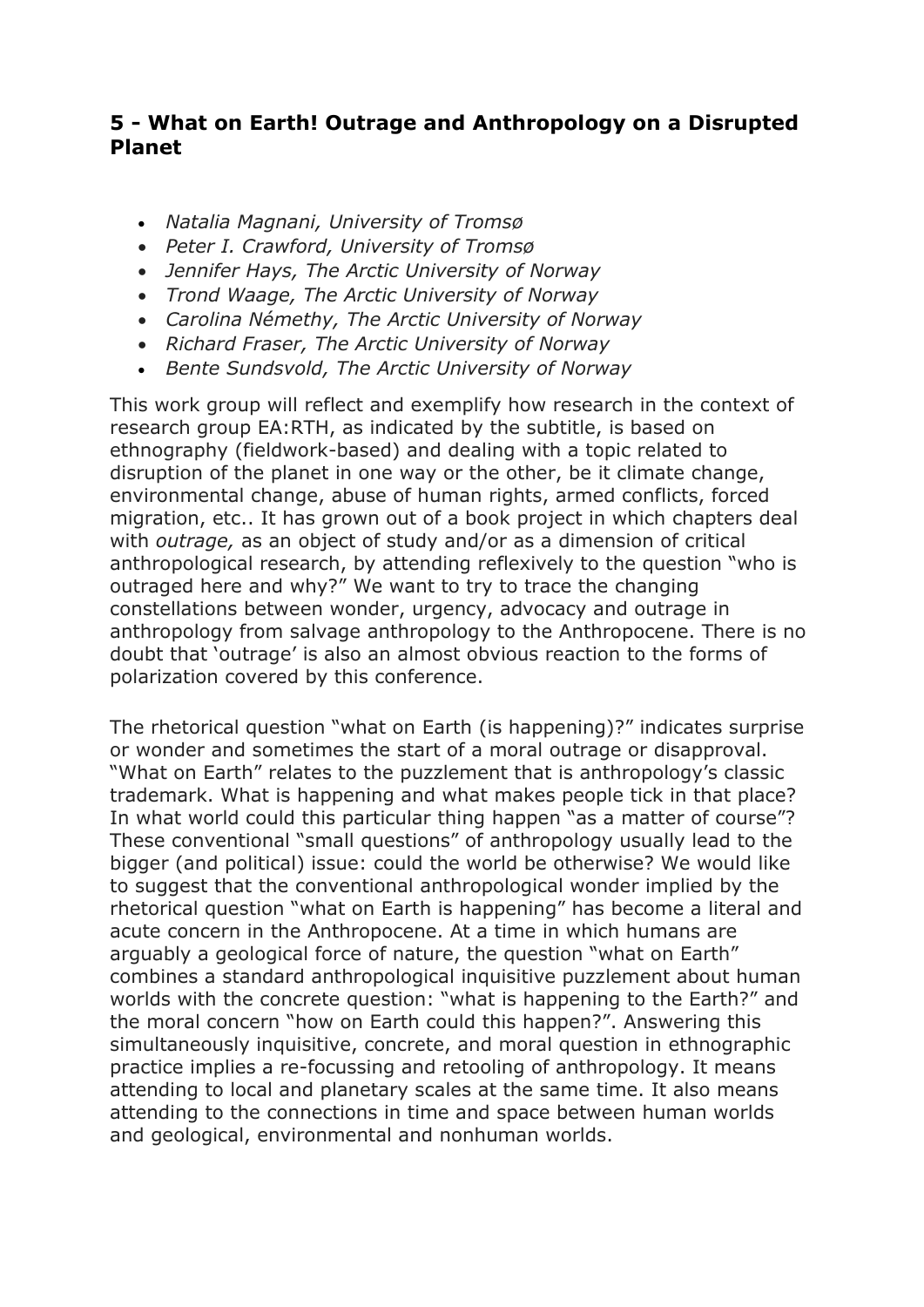# **'They are killing our future children': Local and global implications of a land invasion in Namibia**

*Jennifer Hays, Professor of Social Anthropology, UiT The Arctic University of Norway [\(jennifer.hays@uit.no\)](mailto:jennifer.hays@uit.no)*

In May 2009, a group of cattle-herding families illegally entered the Nyae Nyae Conservancy in northern Namibia with their livestock, violating several local, national and international policies and laws – including those upholding local land and resource rights. The conservancy is managed by the Ju/'hoansi, an indigenous huntergatherer community, and is one of the only places in the world in which such a community has access to their ancestral land and control over their resources. It is often presented as a model case for community land rights. However, none of the protections that are supposed to be in place are being upheld, and the numbers of cattle in the area are continuing to increase, with devastating effects. As reflected in the title, the Ju'hoansi clearly see the continuation of this state of affairs as spelling their demise. What they find shocking is the complete disregard being shown for the laws regarding land and resource that have been carefully negotiated with the government.

The Nyae Nyae area is also significant globally  $-$  it has been identified by leading scientists as among the Earth's few remaining intact ecosystems. There should be enormous interest in upholding their rights – why is nothing happening? Based on long-term ethnographic research, this presentation takes a close look at this seemingly small-scale event, taking place in a remote area of the world and contextualizes it historically and globally. What are the driving forces behind these national and international patterns of increasing violations of indigenous land rights? How can we connect this to the increasing recognition of the inherent value of their land tenure systems? At what level can these questions be addressed?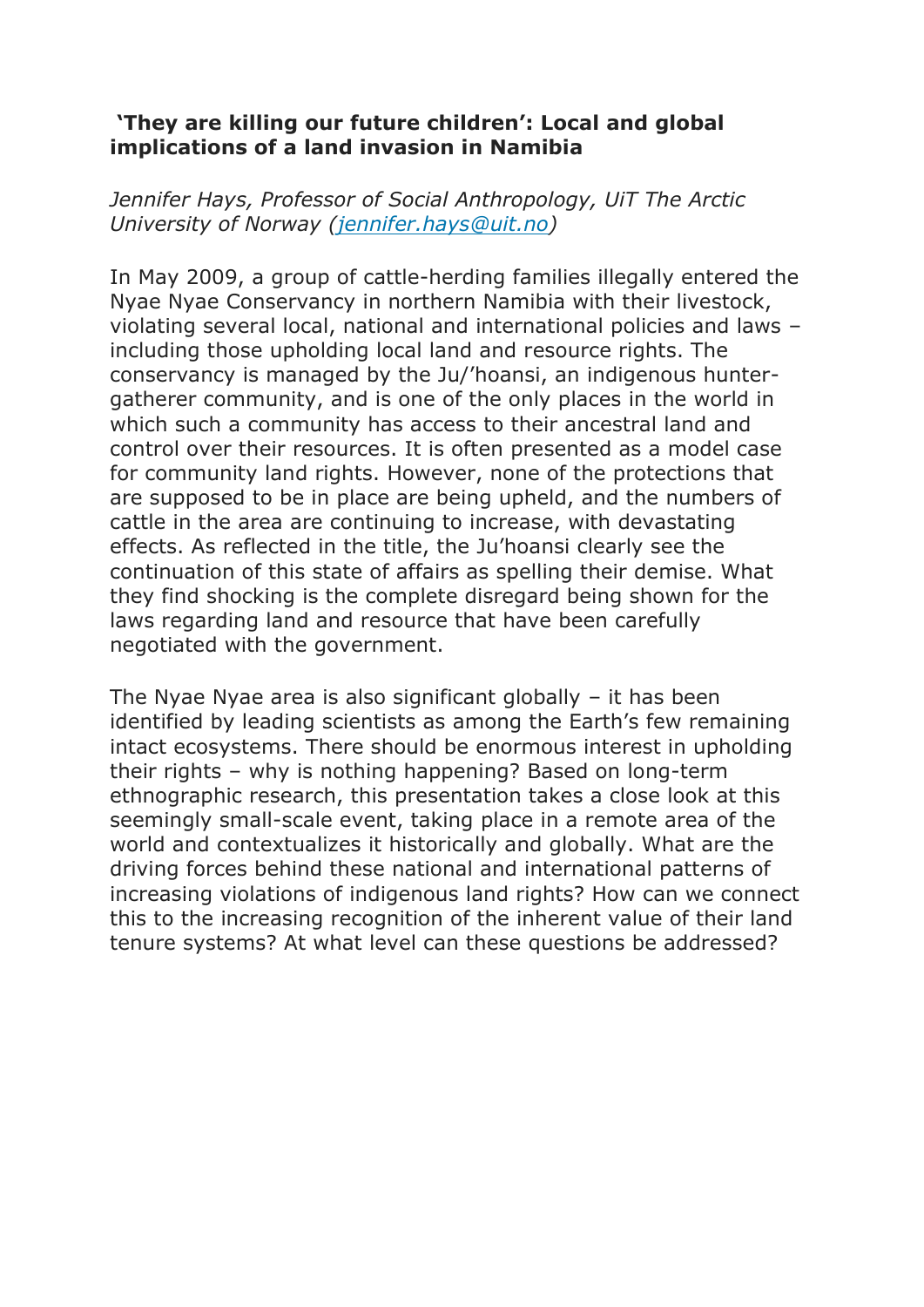## **Ethnographic action. Collaborative applied anthropology among war refugees**

*Trond Waage, Associate Professor of Visual Anthropology, UiT The Arctic University of Norway [\(trond.waage@uit.no\)](mailto:trond.waage@uit.no)*

Agnes, a teenager from the Central African Republic, was babysitting her siblings when the village was attacked. The rebels set fire to their huts and killed people. She fled in panic, through the forest, ending up in a village in Cameroon. She looks into the camera, saying: there was war, we didn't have shoes and food, we were afraid. I came to Cameroon, I married, got a son, the baby died, and if you say you want to understand how we live, what are you going to do about that?

Yes, what on Earth can we do? The situation in this part of Africa is desperate. Droughts, conflicts, radicalization, an opioid crisis and increasing violence are among the many challenges. The crippling fact is that the many marginalised groups and communities have no arenas or opportunities for developing inter- and intra-community solidarity. To increase the anthropological impact factor it will not be enough to «tear down "The Wall"» as Thomas Hylland-Eriksen (2020) suggests, we have to do more than "tell compelling stories trying to convince those who can make changes."

This paper will present one concrete example from an ongoing project, Sahel on Sahel, in which representatives from local communities, having experienced violent conflicts in the region, are taught to make collaborative, character-driven films. The presentation will thus discuss how ethnographic action, fieldworkbased knowledge, and video-based ethnographic methods may contribute to meet these challenges.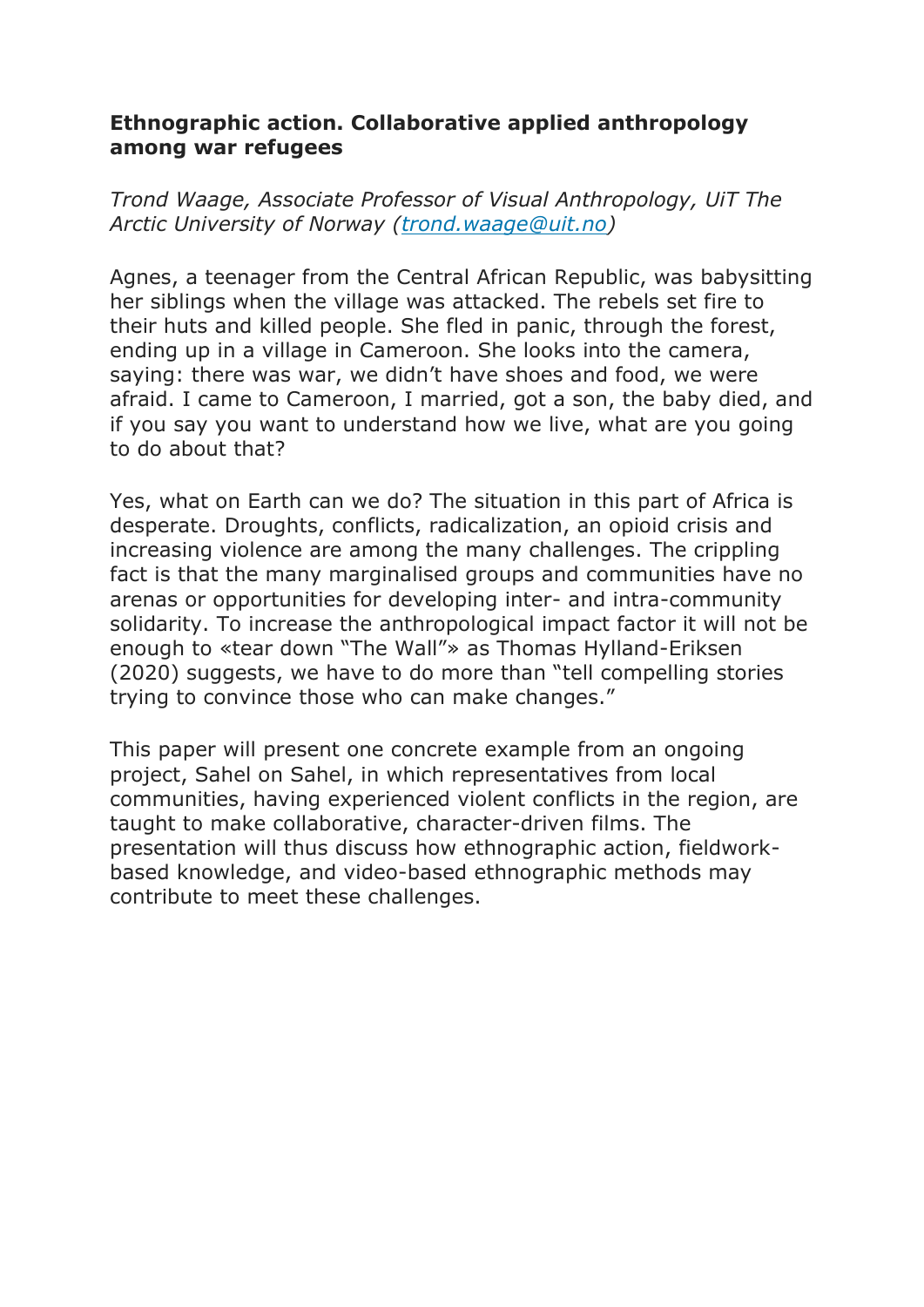### **From Outrage to Mobilization: China's Environmental Action following Food and Health Scandals**

*Carolina Némethy, PhD Fellow, UiT The Arctic University of Norway [\(carolina.nemethy@uit.no\)](mailto:carolina.nemethy@uit.no)*

China's food scandals were much cause for political outrage towards practices that had led to harm and much uncertainty about food safety in China, contributing to a national interest in boosting environmental initiatives. From melamine in milk that led to the hospitalization of countless infants to exploding watermelons, gutter oil and human hair in soya, these scandals reached headlines internationally, stigmatizing food and health safety in China. Central to this outrage is the question of morality – what does it take to transgress a moral boundary from tolerable to unacceptable? And how do producers (i.e. local farmers and food chains) impacted by the outrage cope with its stigmatizing effects? This paper takes a sociotechnical approach to reflect over the environmental action that followed outrage in public responses to food scandals in China. Tracing the development from outrage towards said scandals in public media to assembling stories of efforts toward a safer and more environmental China, this investigation will unpack imaginaries of progress and betterment that undergird new ways of coping with uncertainty in the stigmatized domain of food and health in China. I argue that efforts towards environmental action reveal coping mechanisms that work to counter the underlying stigmatization of "Made in China" in new and innovative ways. Examples of such efforts include rural China's blockchain chicken farms, organic certifications (i.e. organic tea), as well as high-tech chopsticks that sense food contamination. These methods and innovations attend to situated uncertainties that reveal a complex interplay between public outrage and local, moral imaginaries, including technological solutionist claims that hinge on the promise of novelty and progression. At the same time, this progression causes a polarization between affordable produce and expensive but 'safe' produce.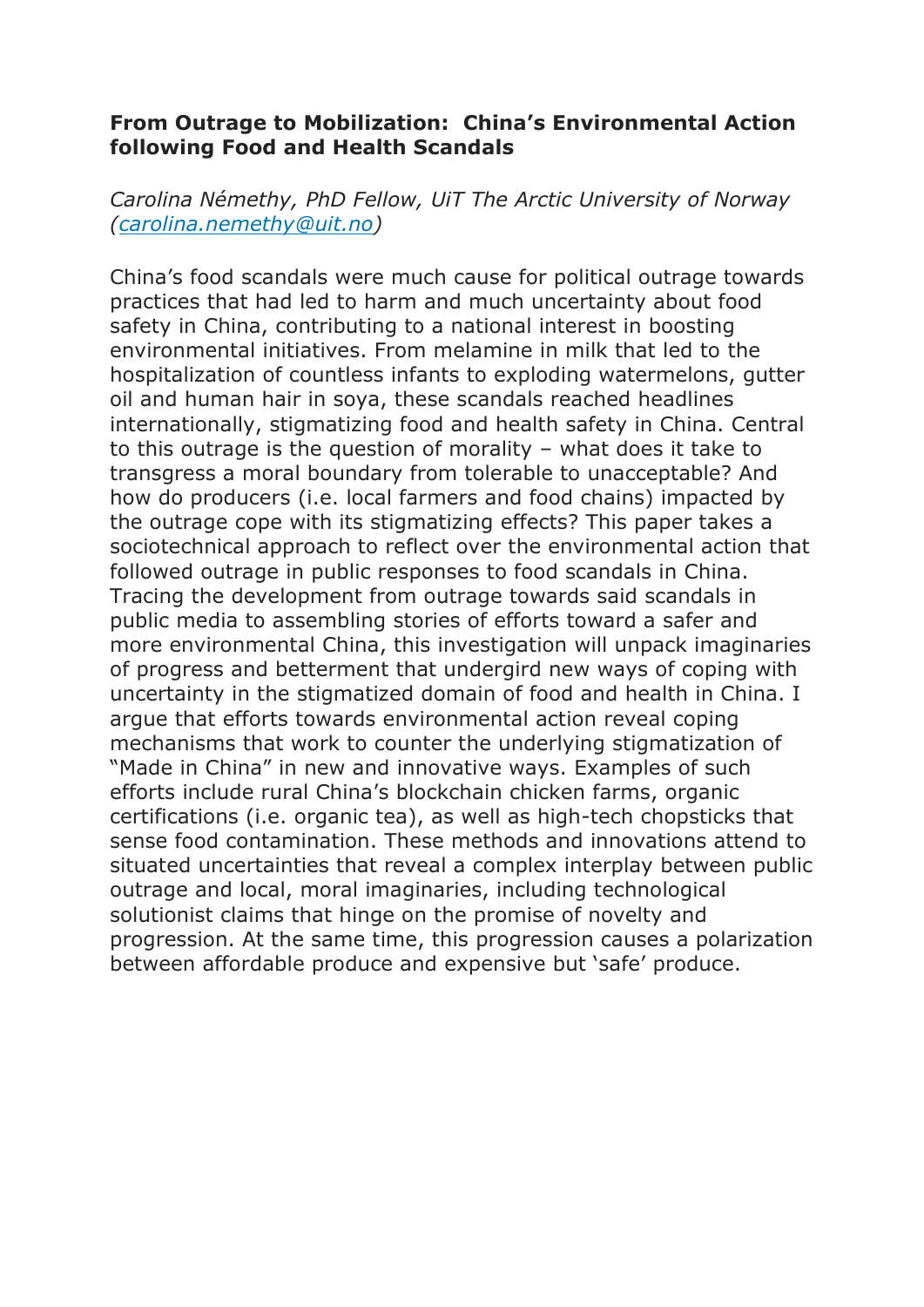# **Climate change, COP21, and Imagining the Future**

*Richard Fraser, Postdoctoral Fellow in Social Anthropology, UiT The Arctic University of Norway [\(r.fraser28@hotmail.com\)](mailto:r.fraser28@hotmail.com)*

In this talk I explore the social and cultural dimensions of the COP21 climate conference in Paris. In it I ask: what might an ethnographic lens offer in revealing the wider culture (and cultures) of global climate change - and how might we connect this to the rhetorical question "what on Earth (is happening)? and the bigger (and political) question: could the world be otherwise? Based on ethnographic fieldwork carried out at the COP21 site - as well as at various locations and actions around Paris at the time - I describe the structural setting of the event, the physical presentation of the space by the COP institution, and the engagement of diverse actors including academics and politicians, NGOs, civil society groups, indigenous representatives, activists and others. In the process, I argue that COP itself can be seen as a cultural performance - with ritualistic, liminal, and symbolic dimensions which afford space for debate and action. In conclusion, I show how ritual and performance offer a useful lens through which to understand the performativity of global climate change politics and the importance of human culture for imagining hope, change, and alternate futures.